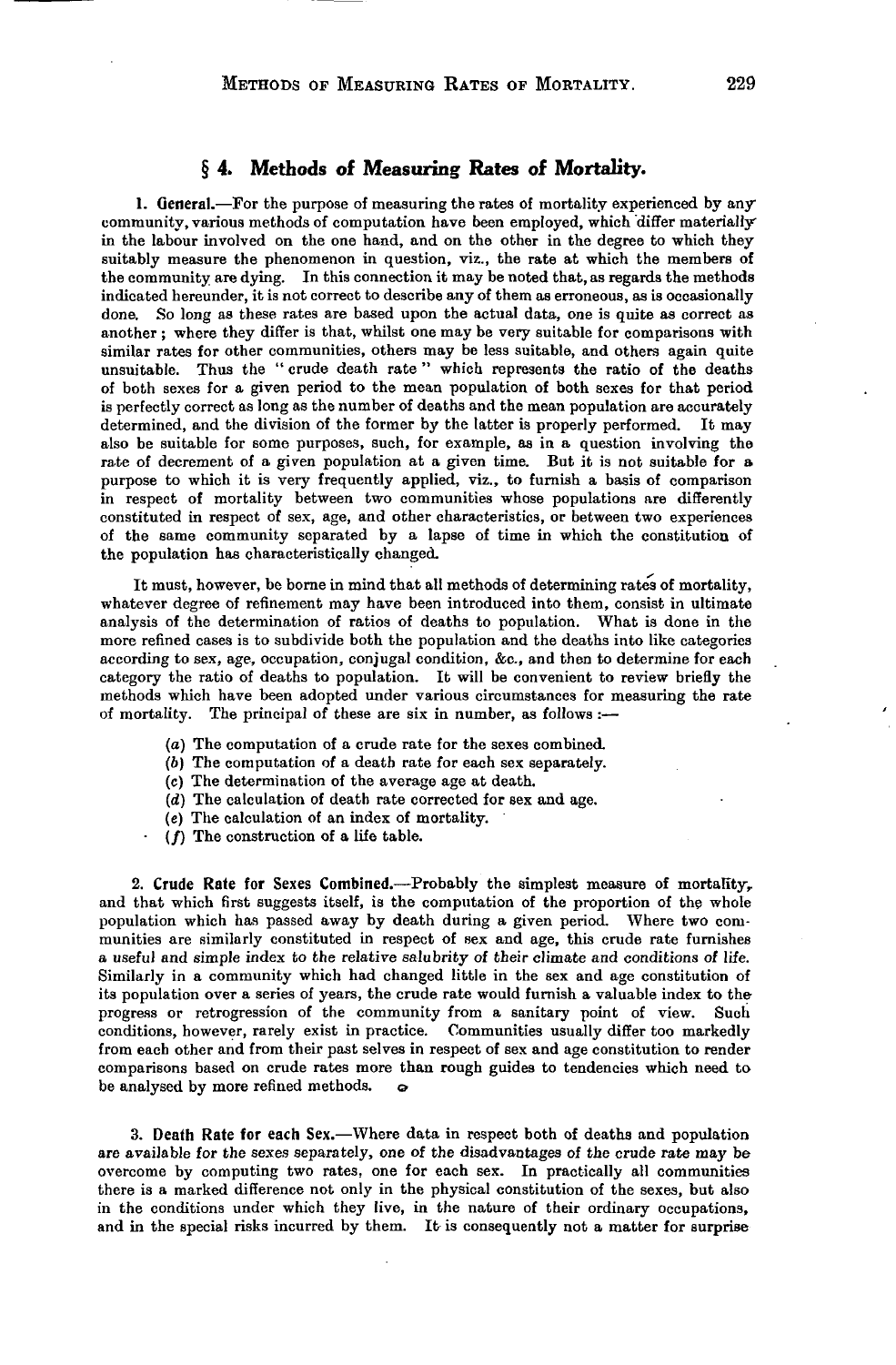that there should usually be a very marked difference between the rates of mortality experienced by them. In most civilised communities longevity is more marked amongst females than amongst males, the female death rate being lower than the male at nearly all ages. Apart, therefore, from the question of a comparison with the experience of other communities, it appears desirable, wherever practicable, to segregate males and females for the calculation of mortality rates. To combine them gives a rate which is applicable to neither the one nor the other. The subdivision according to sex, however, eliminates one of the advantages possessed by the crude rate, viz., that being a single number it is readily quoted and easily compared. A rate for each sex is not so manageable. There are two numbers to quote, and if in a comparison with another community the rate for one sex predominates in the one community, and the rate for the other sex in the other, it is not always easy to draw a conclusion as to relative salubrity.

4. Average Age at Death.—A method of estimating salubrity which at an early date in the history of vital statistics had considerable vogue was that of determining the average age at death. Off-hand it might be thought that a high average age at death was a sure sign of longevity and consequently of salubrity. A little reflection, however, will shew that everything depends on the ages of the living. For example, a community in which there were no births, arrivals or departures would shew, under normal conditions, an increasing average age at death as it gradually wore down, while a thriving community with a high and increasing birth rate whould shew a decreasing average age at death; yet it would be quite possible for the latter to be much more healthy than the former. Here again it may be noted that there is nothing erroneous in computing the average age at death, but an error arises when the conclusion is drawn that a high average age at death necessarily denotes a high degree of salubrity. The method is one which is now practically obsolete as an estimate of salubrity, but, as furnishing in respect of some disease the age incidence of death, it may conveniently and legitimately be employed. For example, statistics of the average age at death from phthisis indicate that it is a disease usually fatal in early adult life, while similar statistics of the average age at death from cancer indicate that the victims are usually of more advanced age.

5. Death Rate Corrected for Sex and Age.—Where a number of communities is concerned, and it is desired to effect comparisons between them in respect of mortality, a mode of operation has been devised which, by providing a correcting factor based on age and sex for application to the ordinary crude rate, retains the simplicity of the crude rate while eliminating some of its inherent defects. This method has been most extensively employed in England, where the Registrar-General of England and Wales has supplied in his annual summaries since 1883 a series of corrected death rates for the principal English towns. The first step in calculating the desired correction factors is that of computing for each town a " standard death rate." To obtain this, the average death rates per annum in age-groups for each sex are determined for England and Wales for the whole of an intercensal period. These death rates on being applied to the sex and age distribution for a town, as ascertained at the most recent Census, give the total number of deaths that would have arisen in the town if the average rates for England and Wales had operated therein for a year on a mean population distributed as regards sex and age in the same manner as the population of the town was distributed at the date of the Census. The division of this total number of deaths by the total Census population of the town furnishes the " standard death rate " for the town. The ratio of the crude rate for England and Wales for the whole of an intercensal period to the " standard " death rate of a town for the terminal Census of the period is the town's " factor for correction " for age and sex contribution, and is applied to the crude rate determined for the town in the ordinary way during the ensuing intercensal period. Since the correction factor for any community is determined once only for each intercensal period, and when determined is applied simply as a multiplier to the crude rate for the community, for any year or other period, it is clear that it furnishes a very convenient means for taking into account the sex and age constitution. Also, if the age groups on which it is based are not too comprehensive, for example, not larger than quinquennial, or at the outside, decennial groups, and if it can safely be assumed that the sex and age distribution of the community does not during the ensuing intercensal period deviate markedly from the Census results, the application of the correction factor supplies a very reliable indication of relative salubrity.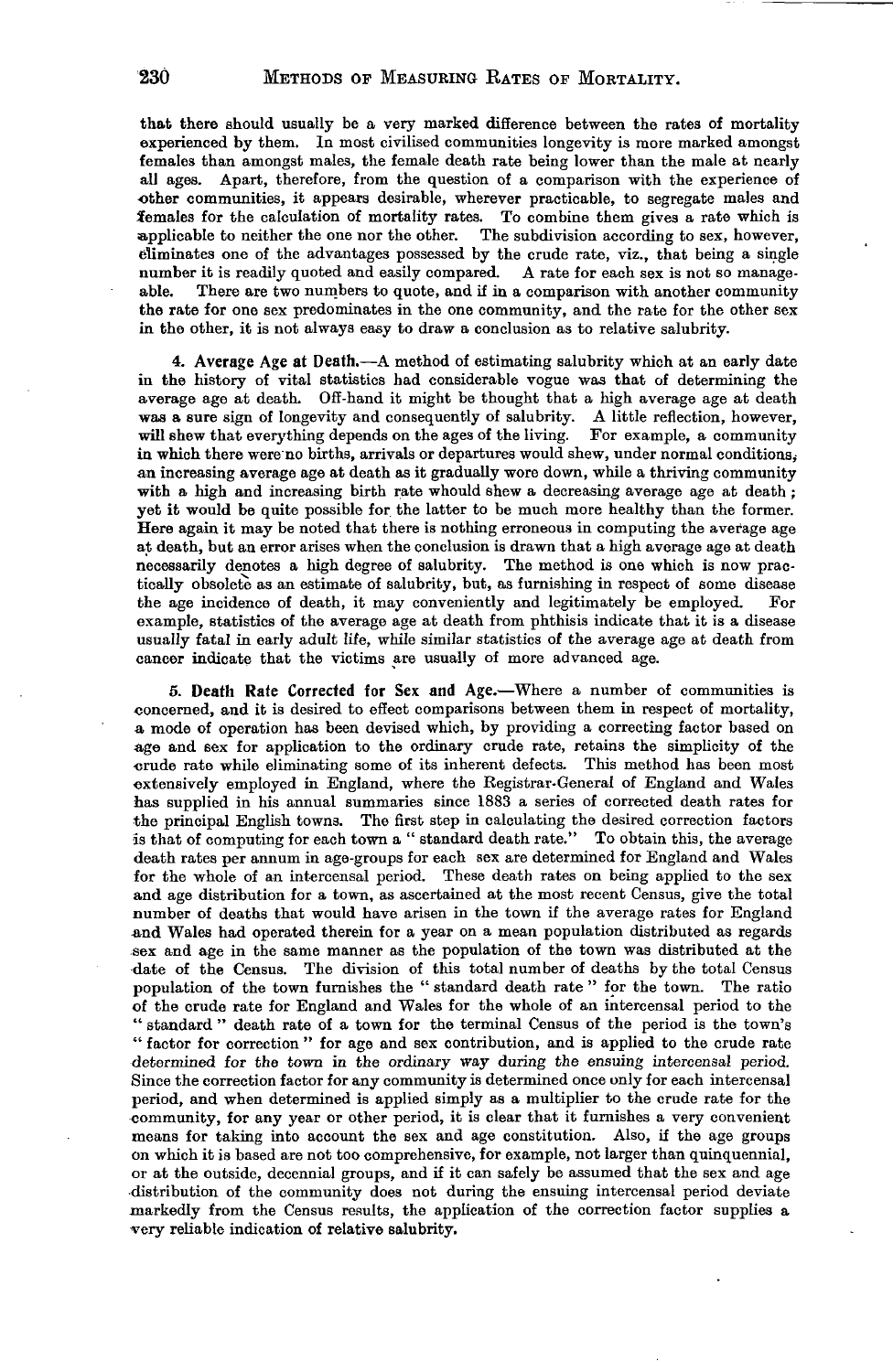6. Index of Mortality.—The method of procedure outlined in section 5 consists in the main in  $(a)$  the computation of a normal series of death rates for sex and age;  $(b)$  the application of such a series successively to the actual sex and age distributions of the various communities under consideration; *(c)* the calculation of the crude rate resulting from the application mentioned in  $(b)$ ; and  $(d)$  the computation from  $(c)$  of a correction factor. Another method which is much in vogue, and which has been approved by the International Statistical Institute, is in some respects the converse of this. It consists in  $(a)$  the determination or selection of a population norm, *i.e.*, of a normal scale of distribution of population according to sex and age; (b) the computation for the community under review of death rates for sex and age-groups corresponding to those adopted for the population norm ; (c) the application of the rates in (6) to the norm in *(a);* and *(d)* the calculation of the crude rate resulting from the application mentioned in (c). The crude rate so obtained is usually called the "index of mortality," or, in the case of the Registrar-General of England and Wales, the " rate in standard population." Where the data for computing the rates of mortality for the appropriate sex and age-groups are readily available, this method furnishes one of the most satisfactory indications of relative salubrity that have yet been described. In essence it consists in computing for a normal population the crude death rate that would arise therein from the operation of the death rates for sex and age-groups ascertained to have operated for the community under review during a given period. From another point of view it is a weighted mean of the death rates for sex and age-groups of the community under review, the weights employed being the appropriate portions of the population norm. The principal difficulty in connection with the computation of the index of mortality for any postcensal period is that of distributing the population of any community for such period according to sex and age. An assumption usually made is that the scale of distribution is the same as that disclosed at the preceding Census. For some communities such an assumption involves little error, in others the discrepancy may be large, but there are no simple means for obviating it. In any event the indications of relative salubrity furnished by such an index or by the corrected rates dealt with in section 5 are much more reliable than can be got by crude rates, rates for sexes, or average ages at death. It may be noted here that although the only characteristics which are dealt with in the ordinary course in computing correcting factors or indices of mortality are sex and age, these are by no means the only ones whose neglect may vitiate conclusions as to relative salubrity. For example, the effect of race on death rate has not yet been definitely determined, but there is little doubt that the variation "with age of the death rate amongst European races on the one hand, and coloured races on the other, is essentially different. To institute comparisons, therefore, between mixed populations such as those of the United States, the Union of South Africa, and British India, where European and coloured races are associated in such markedly different proportions, it is not sufficient merely to allow for sex and age, race also should be taken into account.

7. Life Tables.—In connection with the measures of mortality dealt with in sections 5 and 6 above, it may be noted that from one point of view each consists in the determination of ratios of deaths to population for sex and age-groups, and the subsequent computation of a weighted mean death rate. From another point of view each consists of the computation of a series of death rates for one population, and the application thereof to another population, the correction factor method involving the computation of standard death rates and the application thereof to variable population distributions, while the index of mortality method involves the computation of death rates in sex and age-groups for populations varying in sex and age distribution, and the application thereof to a population norm, or population of standard distribution. A further method for measuring mortality is that of constructing a Life Table for the population in question. Here again the main element is the ratio of deaths to population for sex and age-groups, but in this case there is no adoption of an arbitrary standard either of death rates or of population distribution. What is done is to arbitrarily select any number as the number of children born, and by the successive application thereto of death rates for sex and age derived from the experience of the community under observation, to compute the number who will attain each successive age, on the supposition that the computed rates for each age operate at the appropriate ages throughout the lifetime of the children so selected. A table so constructed, however, shewing the number of each sex surviving at each age out of a given number born, is no more convenient for